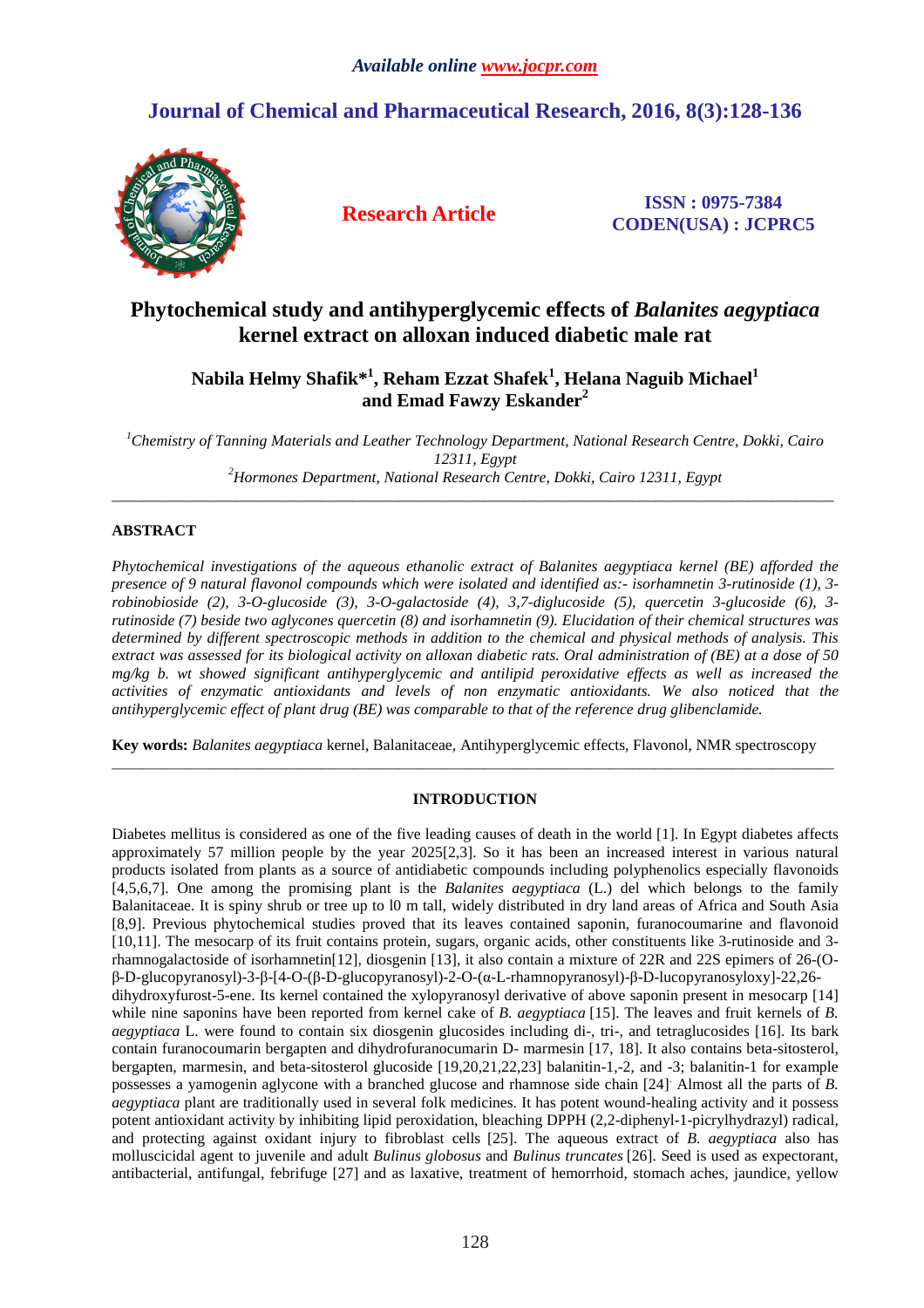fever, syphilis, and epilepsy [28]. It also used as anthelmintic and purgative. The seed oil is used to treat tumors and wounds [29]. The plant acts as antioxidant [30] and the Balanitin-7 which isolated from aqueous extract of *B. aegyptiaca* seed is reported as anthelmintic agent [31]. In Egyptian folk medicine, water extract *balanite* fruit have been reported as hypoglycemic [32,33]. It also reported that it inhibit *Escherichia coli* growth in rats [34], it have antidiabetic effect in streptozotocin-induced diabetic mice [35]. The fruits are used as an oral hypoglycemic[36] and an antidiabetic; an aqueous extract of the fruit mesocarp is used in Sudanese folk medicine in the treatment of jaundice [37] and in food preparations and herbal medicine, especially in Africa and some developing Countries [38] it used as tooth brush [39] and treat dysentery and constipation. Fruit is used in whooping cough, also in leucoderma and other skin diseases, A fruit is used to treat liver disease and as a purgative, and sucked by school children as a confectionary in some countries [40,41] . It is reported that whole and extracted pulp of *B. aegyptiaca* fruits reported a hypocholesterolemic effect when tested on adult albino rats [42]. Bark is used as spasmolytic [43] and in the treatment of syphilis, round worm infections, and as a fish poison. The aqueous leaf extract and saponins isolated from its kernel cakes have antibacterial activity [44,45]. It is reported that bark aqueous extract of *B. aegyptiaca* used in treatment of both AIDS and Leukemia. An oral administration of the aqueous extract (30% w/v given at 100 ml every 8 hours for 30 days) for the treatment of HIV patients have shown excellent results. The same was given to patients with leukemia and a good increase in platelets and a normal blood differential reading after one month was noted [46] . The acetone and methanolic extracts of stem bark of plant has reported an antivenin activity [47] . The ethanol and petroleum ether extracts showed a greater anti-inflammatory and analgesic effects comparative with the standard drugs, indomethacin and diclofenac sodium, respectively. It also indicated that the ethanolic extract of *B. aegyptiaca* exhibited more significant activity than petroleum ether in the treatment of pain and inflammation [48]. Root extracts have proved 'slightly effective' against experimental malaria [49,50] In Kenya, a root infusion is used as an emetic [51]. The ethanol and methanolic extract of leaves of *B. aegyptiaca* has diuretic effect [52]. Its aqueous and organic extracts were reported to have antibacterial effect against *Salmonella typhi* isolated from blood clot culture using the disc diffusion method [53]. The present study has been designed to isolate the natural flavanoid compounds and evaluate the antihyperglycemic effects of the aqueous ethanolic kernel extract of *Balanites aegyptiaca* (BE) in streptozotocin induced diabetic rats.

\_\_\_\_\_\_\_\_\_\_\_\_\_\_\_\_\_\_\_\_\_\_\_\_\_\_\_\_\_\_\_\_\_\_\_\_\_\_\_\_\_\_\_\_\_\_\_\_\_\_\_\_\_\_\_\_\_\_\_\_\_\_\_\_\_\_\_\_\_\_\_\_\_\_\_\_\_\_

## **EXPERIMENTAL SECTION**

**Plant material:** Seeds of *Balanites aegyptiaca* were collected from the tree growing at Giza Zoo in Egypt and it were botanically authenticated and deposited in the Department of hormones, National Research Centre, Cairo.

General methods:

<sup>1</sup>H (500 MHz) and <sup>13</sup>C (125 MHz) NMR: Jeol spectrometer (Kyoto, Japan) in DMSO-d<sub>6</sub>; UV: Shimadzu spectrophotometer model UV-240 (Kyoto, Japan); Polyamide 6S (Riedel, De Häen), Cellulose (Merck) and Sephadex LH-20 (Pharmacia); paper chromatography (PC): Whatman No. 1 and preparative (PPC) on 3 MM paper using the following solvent systems: (1) BAW (n-BuOH/AcOH/H<sub>2</sub>O, 6:1:2); (2) H<sub>2</sub>O; (3) 15 % AcOH (AcOH/H<sub>2</sub>O, 15:85), (4) 6% AcOH (AcOH/H2O, 06:94) and (5) Forestal (AcOH/ Conc. HCl/ H2O, 30:3:10), NADH (nicotine amide adenine dinucleotide), NADHP [nicotine amide adenine dinucleotide phosphate (Reduced)].

#### **Extraction and isolation:**

500 g of *Balanites aegyptiaca* seeds kernel were dried, powdered and then soaked in 1500 ml of 95% ethanol over night. After filtration, the residue obtained was again resuspended in equal volume of 95% ethanol for 48 hrs and filtered again. The above two filtrates were mixed and the solvent was evaporated in a rotavapour at  $40-50^{\circ}$ C under reduced pressure. A light greenish yellow material obtained was stored at  $0-4$ <sup>o</sup>C until used. A known volume of the residual extract is suspended in distilled water and was orally administered to the animals during the experimental period. The TDPC of the extract using the solvent systems (1) and (3), respectively, revealed the presence of many components of polyphenolic nature. The concentrated ethanolic extract (113 g) was chromatographed on a polyamide column; elution being performed with water followed by water-ethanol mixtures to give six fractions which were further purified on subcolumns of Sephadex LH-20 and/or PPC to give rise to 9 pure compounds. The two Compounds  $(1, 70 \text{ mg})$  and  $(2, 88 \text{ mg})$ ) were isolated from fraction **I** (eluted with H<sub>2</sub>O) and fraction **II** (eluted with 20% EtOH), respectively, and purified using Sephadex LH-20 column using EtOH/H<sub>2</sub>O (decreasing polarity) for elution. Applying the third fraction (40% EtOH) on Sephadex LH-20 column and eluted by 50% ethanol to obtain the two pure natural compounds (**3**, 38 mg; **4**, 47mg). From the fourth fraction (60% EtOH), compounds (**5**, 40 mg and **6**, 37 mg) were separated in a pure form by PPC using 40% EtOH as eluent. The compound **7 (**62mg), was separated from fraction 5 and purified on PPC using the solvent system BAW for elution. Finally, the two aglycones **8** (50 mg), **9** (41 mg) were obtained from fraction **VI** using ethanol as eluent and purified on a cellulose column eluted with ethanol. Their chemical structure have been established by conventional methods of chemical and physical analysis and confirmed by  ${}^{1}H$  and  ${}^{13}C$  NMR spectroscopy.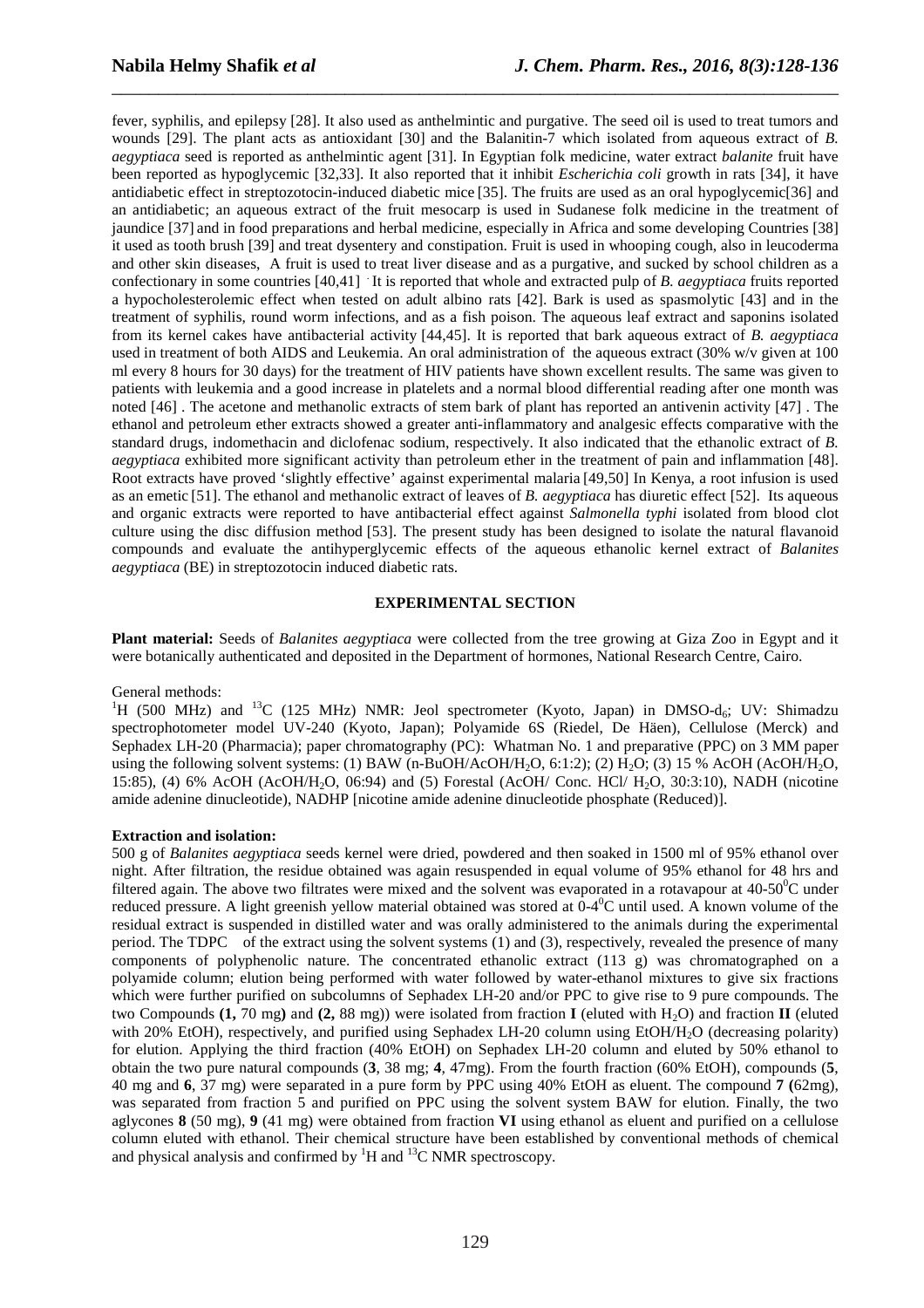## **Drugs and chemicals:-**

Streptozotocin was purchased from Sigma Aldrich Chemicals, Cairo.

## **Experimental animals:-**

Albino wistar male rats weighing 120-150g were used for the present study. The animals were obtained from Central animal house, National Research Centre, Giza and were maintained in the central animal house with 12 h light and 12 h dark cycles. Standard pellets were used as a basal diet during the experiment. The control and experimental animals were provided food and drinking water *ad libitum*

\_\_\_\_\_\_\_\_\_\_\_\_\_\_\_\_\_\_\_\_\_\_\_\_\_\_\_\_\_\_\_\_\_\_\_\_\_\_\_\_\_\_\_\_\_\_\_\_\_\_\_\_\_\_\_\_\_\_\_\_\_\_\_\_\_\_\_\_\_\_\_\_\_\_\_\_\_\_

## **Induction of diabetes mellitus:**

Diabetes mellitus was induced in wistar rats by single intraperitoneal injection of streptozotocin (50mg/kg) dissolved in 0.1M-citrate buffer (pH 4.5) after overnight fasting for 12 h [54]. The diabetes was assessed by determining the blood glucose concentration within 48 hours after injection of streptozotocin. The rats with blood glucose level above 400 mg/dl were selected for the experimental studies.

## **Experimental design:**

In the experiment a total number of 24 rats (18 diabetic rats, 6 normal rats) were used. The rats were divided into 4 groups of six each.

Group I: Control rats

Group II: Diabetic control (streptozotocin 50mg/kg b. wt)

Group III: Diabetic rats orally receiving (BE) (50 mg/kg b. wt)

Group IV: Diabetic rats orally receiving glibenclamide (600 ng/kg b. wt)

After the experimental period, all animals were sacrificed by cervical dislocation and biochemical studies were conducted on blood, plasma, erythrocytes, erythrocyte membranes and liver of control and experimental animals in each group.

## **Biochemical studies:-**

According to Eskander *et al* the blood glucose level was determine [55] using *o*-toluidine reagent. Hexokinase activity was assayed according to Brandstrup *et al* method [56]. The method is based on the phosphorylation of glucose by the enzyme hexokinase (tissue homogenate) and the residual glucose in the supernatant was determined by the method of Sasaki *et al* [55]. Glucose-6-phosphatase was assayed according to the method of Koida and Oda [57]. The method is based on the estimation of inorganic phosphorus liberated from the glucose-6-phosphate present in the incubation mixture (glucose-6-phosphate, tissue homogenate and malic acid buffer). The liberated inorganic phosphorus was estimated by the method of Fiske and Subbarow [58]. TBARS (thiobarbituric acid reactive substances) in plasma was assayed by the method of Yagi [59]. Plasma was deproteinised with 10% phosphotungstic acid and the precipitate was treated with thiobarbituric acid at 90°C for 1 hour. After cooling, 5.0 ml of n-butanol was added and the mixture was shaken vigorously and centrifuged at 1000g for 15 minutes. The pink colour formed gives a measure of TBARS which its presence in erythrocytes and erythrocyte membranes were assayed according to the method of Donnan [60]. The erythrocytes and erythrocyte membranes were deproteinized with 10% TCA (trichloroacetic acid) and then treated with TBA (thiobarbituric acid). The above mixture was heated in a boiling water bath for 15 minutes. It was cooled at room temperature and pink color that developed was measured at 535nm. The activity of glutathione peroxidase was estimated according to the method of Rotruck *et al* [61]. The enzyme preparation was allowed to react with  $H_2O_2$  in the presence of reduced glutathione for a specified time period, and then the remaining reduced glutathione content was assayed by the method of Beutler and Kelley [62]. Superoxide dismutase (SOD) activity was assayed by the method of Kakkar *et al* [63]. The assay of superoxide dismutase was based on the inhibition of formation of NADH-phenazine methosulphate nitroblue tetrazolium formazan. The colour formed at the end of the reaction was extracted into butanol layer and measured at 520nm. Catalase activity was assayed using the method of Sinha [64]. The method is based on the utilization of  $H_2O_2$  by the enzyme. The color developed was read at 620nm. Reduced glutathione was measured according to the method of Beutler and Kelley [62]. The technique involved in protein precipitation by *m*- phosphoric acid and spectrophotometric assay at 412nm of the yellow derivative obtained by the reaction of supernatant with 5, 5'-dithio-bis-2-nitrobenzoic acid (DTNB). Vitamin E was estimated by the method of Desai [65] based on the classical Emmerie Engle reaction. The lipid residue obtained using redistilled ethanol and petroleum ether was redissolved in absolute ethanol. To this solution, ferric chloride, orthophosphoric acid and bathophenanthroline reagents were added. Vitamin E present in the lipid residue reduces ferric ion to ferrous ions and forms a pink colored complex with bathophenanthroline orthophosphoric acid. Absorption due to the pink complex was measured at 536nm. Ascorbic acid level was estimated by the method of Omaye *et al* [66]. Copper to form dehydroascorbic acid and diketoglutaric acid oxidizes ascorbic acid. These products when treated with 2, 4-dinitrophenylhydrazine (DNPH) form the derivatives bis-2,4 dinitrophenylhydrazone which undergoes rearrangement to form a product with an absorption maximum at 520nm.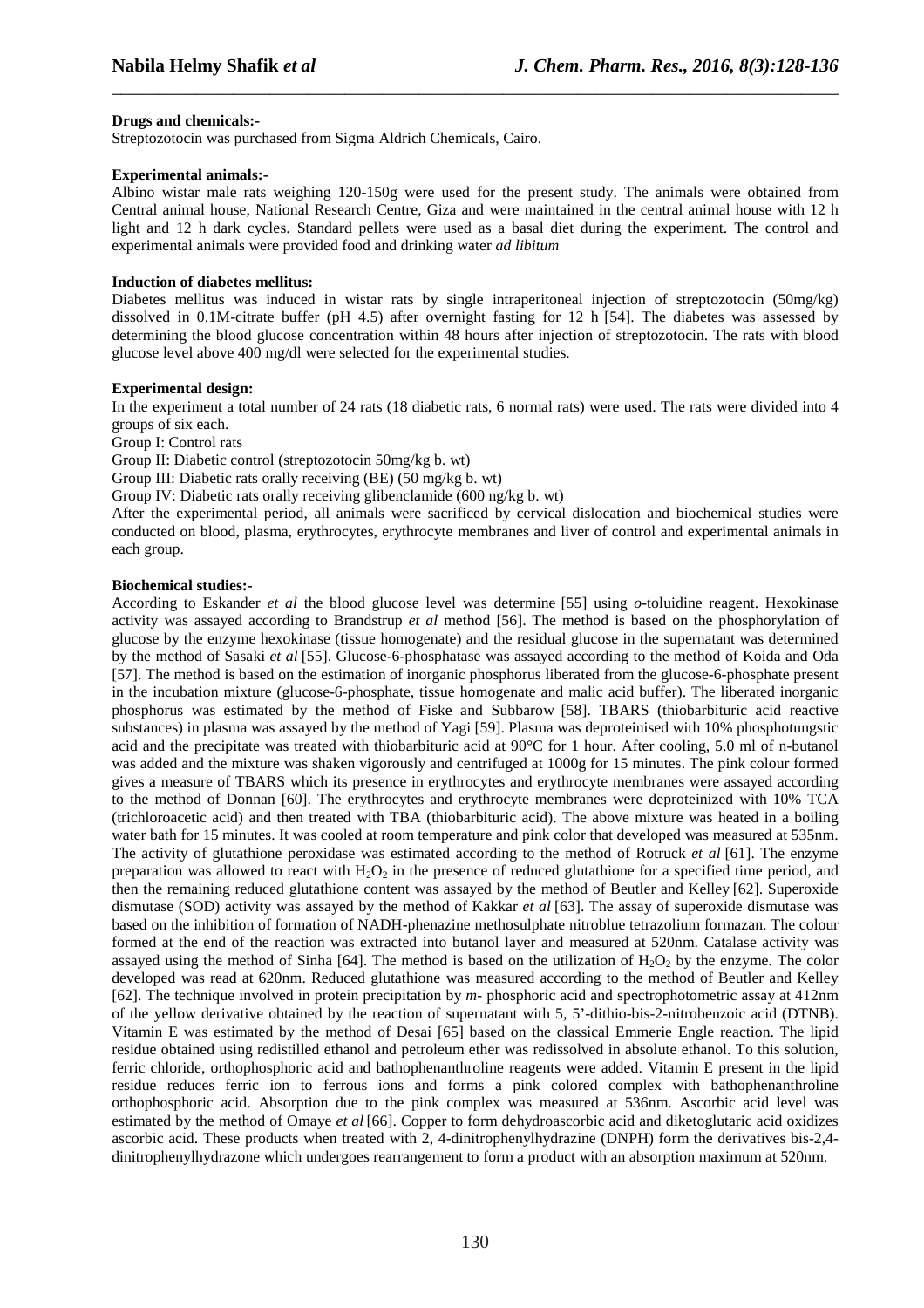## **Statistical analysis**

The data are expressed as mean  $\pm$  SE. Statistical comparisons were performed by one-way analysis of variance, followed by Student's *t*-test. The results were considered statistically significant if the *P* values were 0.05 or less.

\_\_\_\_\_\_\_\_\_\_\_\_\_\_\_\_\_\_\_\_\_\_\_\_\_\_\_\_\_\_\_\_\_\_\_\_\_\_\_\_\_\_\_\_\_\_\_\_\_\_\_\_\_\_\_\_\_\_\_\_\_\_\_\_\_\_\_\_\_\_\_\_\_\_\_\_\_\_

#### **RESULTS AND DISCUSSION**

Diabetes have been treated with several medicinal plants for a long time, whereby the medicinal plant extracts were found to improve the diabetic control and meanwhile reduce associated side effects than the synthetic ones [67,68] . Therefore, the search for more effective and safer antidiabetic agents has become an area of active research.

Flavonoids are well-known for their multi-directional biological activities including anti-diabetic efficacy [69,70,71,72].

Phytochemical investigation of the ethanolic extract of *Balanites aegyptiaca* using column and preparative paper chromatography resulted in 9 compounds: isorhamnetin 3-rutinoside (1), 3-robinobioside (2), 3-*O*-glucoside (3), 3- *O*-galactoside (4), 3,7-diglucoside (5), quercetin 3-glucoside (6), 3-rutinoside (7) beside two aglycones quercetin (8) and isorhamnetin (9). Figure 1. The structure of these compounds was determined by their chromatographic behaviors as well as spectroscopic analysis whereby compounds (**2**), (**5**) and (**7**) were isolated from the fruits kernel for the first time. Thus, their spectral data is represented as follow:

Isorhamnetin 3-robinobioside (2) UV (λmax, nm) MeOH: 255, 268sh, 302sh, 358; +NaOMe: 274, 327, 416 + NaOAc: 272, 318, 388; +NaOAc/H<sub>3</sub>BO<sub>3</sub>: 257, 268sh, 308sh, 361; + AlCl<sub>3</sub>: 268, 299 sh, 365, 407; + HCl : 268, 298sh, 358, 402; <sup>1</sup>H-NMR (500 MHz, DMSO) δ: 8.08 (d, *J* = 2.5 Hz, H-2'), 7.55(dd, *J*=8.5, 2.5 Hz, H6'), 6.83 (d, *J* = 8.5 Hz, H-5`), 6.55 (d, *J*= 2.5 Hz, H-8), 6.25 (d, *J*=2.5 Hz, H-6), 3.73 (s, OMe-3`),

sugar moiety: δ: 5.59 (d, *J* = 7.5 Hz, H-1`` of glucose), 4.4 (d, J = 2.5 Hz, H-1`` of rhamnose), 0.98 (d, J = 6 Hz, rhamnose methyl protons, <sup>13</sup>C-NMR (DMSO-d<sub>6</sub>): aglycone moiety: (ppm) 156.4 (C–2); 133.3 (C-3); 160.3 (C-5); 98.5 (C-6); 163.4 (C-7); 93.5 (C-8); 157.3 (C-9); 104.1 (C-10); 120.4 (C-1'); 114.0 (C-2'); 149.1 (C-3'); 147.4 (C-4'); 114.9 (C-5'); 122.4 (C-6'); Sugar moieties: (ppm) 101.7 (C-1''); 71.3 (C-2''); 68.4 (C-3''); 68.0 (C-4''); 73.7 (C-5''); 65.8 (C-6''); 100.3 (C-1'''); 68.2 (C-2'''); 70.8 (C-3'''); 72.0 (C-4'''); 68.3 (C-5'''); 18.1 (C-6''').

## Isorhamnetin 3,7-diglucoside (5)

UV (λmax, nm) MeOH: 254, 267sh, 370; +NaOMe: 274, 327sh, 435+ NaOAc: 271, 325, 395; +NaOAc/H<sub>3</sub>BO<sub>3</sub>: 256, 273sh, 375; + AlCl<sub>3</sub>: 264, 300 sh, 365sh, 430; + HCl : 266, 271sh, 302sh, 358, 427;<sup>1</sup>H-NMR (500 MHz, DMSO) δ: 7.66 (d, *J* = 2.5 Hz, H-2'), 7.85(dd, *J*=8.5, 2.5 Hz, H6'), 6.96 (d, *J* = 8.5 Hz, H-5`), 6.78 (d, *J*= 2.5 Hz, H-8), 6.45 (d, *J* = 2.5 Hz, H-6), 3.6 (s, OMe-3`), sugar moiety: δ: 5.52 (d, *J* = 7.5 Hz, H-1`` of glucose at position 3), 5.3 (d, J = 7.5 Hz, H-1`` of sec glucose at position 7), <sup>13</sup>C NMR (DMSO, 125 MHz) δ: 157.1 (C-2), 133.3 (C-3), 177.6 (C-4), 160.7 (C-5), 98.7 (C-6), 161.80 (C-7), 94.5 (C-8), 155.9 (C-9), 105.4 (C-10), 121.8 (C-1'), 113.9 (C-2'), 149.60 (C-3'), 149.50 (C-4'), 115.1 (C-5'), 122.2 (C-6'), 101.3 (C-1''), 74.3 (C-2''), 76.60 (C-3''), 70.2 (C-4''), 77.3 (C-5''), 61.0 (C-6''), 100.3 (C-1'''), 73.4 (C-2'''), 76.7 (C-3'''), 70.0 (C-4'''), 77.2 (C-5'''), 61.1 (C-6''').

Quercetin 3-rutinoside (7) UV (λmax, nm) MeOH: 268, 267sh, 298sh, 361; +NaOMe: 273, 327,415; + NaOAc: 272, 325, 390; +NaOAc/H<sub>3</sub>BO<sub>3</sub>: 261, 297, 385; + AlCl<sub>3</sub>: 272, 303sh, 432; + HCl : 270, 298sh, 364sh, 402;<sup>1</sup>H-NMR  $(500 \text{ MHz}, \text{DMSO})$  7.6 (dd, J = 2.0, 8.0 Hz, H6'), δ: 7.6 (d, J = 2.0 Hz, H-2'), 6.80 (d, J = 8.0 Hz, H-5'), 6.42 (d, J = 2.5 Hz, H-8), 6.22 (d, J = 2.0 Hz, H-6), 5.83 (d, J = 7.5 Hz, H-1"), 4.4 (d, J = 2.0 Hz, H-1"'), 3.0-3.8 (m, rutinose protons); 0.98 (d, J = 6 Hz, CH<sub>3</sub> of rhamnosyl ). <sup>13</sup>C NMR (DMSO, 125 MHz) δ: 158.1 (C-2), 134.2 (C-3), 177.63 (C-4), 161.7 (C-5), 100.1 (C-6), 164.80 (C-7), 95.0 (C-8), 156.59 (C-9), 105.3 (C-10), 122.0 (C-1'), 115.53 (C-2'), 145.10 (C-3'), 148.47 (C-4'), 116.30 (C-5'), 122.20 (C-6'), 101.72 (C-1''), 74.93 (C-2''), 76.40 (C-3''), 70.62 (C-4''), 75.372 (C-5''), 66.73 (C-6''), 100.5 (C-1'''), 70.46 (C-2'''), 70.7 (C-3'''), 72.0 (C-4'''), 68.09 (C-5'''), 17.35 (C-6''').

## **Antihyperglycemic activity**:-

Ethanolic extract of *Balanites aegyptiaca* has antihyperglycemic activity whereby, Table 1 shows the level of blood glucose in control and experimental animals in each group. The level of blood glucose was significantly increased in streptozotocin alone treated rats (Group II) as compared to control animals (Group I). However, the level of blood glucose was returned to near normal concentrations in diabetic rats treated with Balanites ethanol and glibenclamide. "BE" showed comparable effect to that of glibenclamide.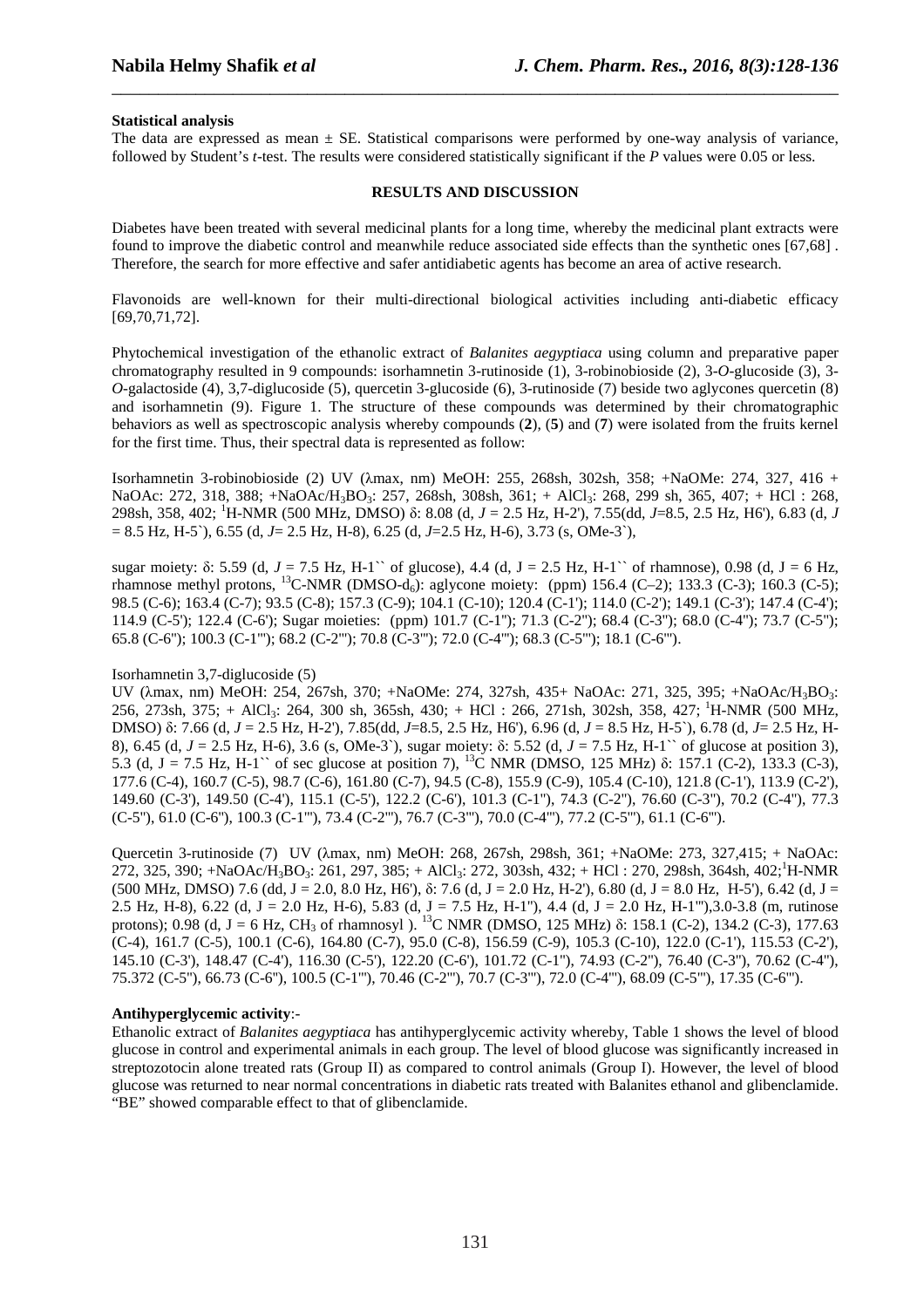| <b>Groups</b>                                                    | <b>Blood Glucose (mg/dl)</b> |  |  |
|------------------------------------------------------------------|------------------------------|--|--|
| Control                                                          | $66.3 \pm 2.1$               |  |  |
| Diabetic control                                                 | $267 + 2.7$ a                |  |  |
| Diabetic + alc BE $(300 \text{ mg/kg bw})$                       | $102 \pm 8.5$ ab             |  |  |
| Diabetic + glibenclamide $(600 \text{ ng/kg bw})$                | $110.0 \pm 7.2$ abc          |  |  |
| Values are given as mean $\pm SD$ (n= 6 rats).                   |                              |  |  |
| $a$ - significantly different from control animals ap<0.001      |                              |  |  |
| $b$ - significantly different from diabetic control $bp < 0.001$ |                              |  |  |

**Table 1 Blood Glucose level in control and experimental animals in each group** 

\_\_\_\_\_\_\_\_\_\_\_\_\_\_\_\_\_\_\_\_\_\_\_\_\_\_\_\_\_\_\_\_\_\_\_\_\_\_\_\_\_\_\_\_\_\_\_\_\_\_\_\_\_\_\_\_\_\_\_\_\_\_\_\_\_\_\_\_\_\_\_\_\_\_\_\_\_\_

*c-as compared to diabetic +alc BE treated rats cp-not significant* 

## **Table 2:**

Indicates the activities of hexokinase and glucose-6-phosphatase in the liver of control and experimental animals in each group. A significant decrease in hexokinase and increase in glucose-6-phosphatase activities were noticed in the liver of diabetic animals as compared to control animals.

Oral administration of "BE" to diabetic animals revert back the enzyme activities to near normal concentrations.

| Groups                                 | <b>Hexokinase</b><br>$(U^*/mg)$ protein) | Glucose-6-phosphatase<br>$(U$ ** / mg protein) |  |
|----------------------------------------|------------------------------------------|------------------------------------------------|--|
| Normal                                 | $0.27 \pm 0.03$                          | $2.14 \pm 0.03$                                |  |
| Diabetic control                       | $0.12 \pm 0.02a$                         | $2.77 + 0.2 a$                                 |  |
| Diabetic + alc BE $(300mg/kg)$ bw)     | $0.14 \pm 0.06$ b                        | $3.2 \pm 1.4$ a*b                              |  |
| Diabetic+glibenclamide $(600ng/kg$ bw) | $0.14 \pm 1.0$ a <sup>*</sup> bc         | $3.4 \pm 2.1$ ab*c                             |  |

*Values are given as mean ± SD (n= 6 rats) a-significantly different from control animals ap<0.001, a\*p<0.01,a\*p<0.05 b-significantly different from diabetic control bp<0.001 c-significantly different from diabetic +alc "BE" treated rats cp<0.01, \*cp<0.05 U\*- Micromoles of glucose phosporylated/ h U\*\* - Micromoles Pi liberated/min* 

#### **Table 3:**

Table 3 shows the level of plasma, erythrocytes and erythrocyte membranes TBARS in control and experimental animals in each group. The levels of TBARS were significantly increased in diabetic animals as compared to control animals. The levels of TBARS were significantly reduced in diabetic animals treated with "BE".

Levels of TBARS in plasma, erythrocytes and erythrocyte membranes of control and experimental animals in each group

| Groups                                  | Plasma<br>(nmol/ml) | Erythrocyte<br>membranes<br>(nmol/mg protein) | <b>Erythrocytes</b><br>(mmol/mg/Hb) |
|-----------------------------------------|---------------------|-----------------------------------------------|-------------------------------------|
| Normal                                  | $1.6 \pm 0.18$      | $0.35 \pm 0.04$                               | $0.65 \pm 0.08$                     |
| Diabetic control                        | $2.8 \pm 0.21a$     | $0.84 \pm 0.07a$                              | $0.99 \pm 0.07a$                    |
| Diabetic + alc BE $(300mg/kgbw)$        | $2.7 + 1.1a^*b$     | $0.52 \pm 0.05$ ab                            | $0.79 \pm 0.05$ b                   |
| Diabetic+ glibenclamide $(600ng/kg$ bw) | $2.8 \pm 0.24$ ab*c | $0.66 \pm 0.03$ ab*c                          | $0.84 \pm 0.06$ a <sup>*</sup> b    |

*Values are given as mean*  $\pm$  *SD* (*n*= 6 *rats*) (600 *ng*/*kg bw*)

*a- significantly different from control animals ap<0.001, a\*p<0.01, a\*p<0.05 b-significantly different from diabetic control bp<0.001* 

*c-significantly different from diabetic +alc "BE" treated rats \*cp<0.05* 

#### **Tables 4 & 5**:

 It shows the levels of non-enzymatic antioxidants and activities of enzymatic antioxidants in plasma and erythrocytes, respectively, in control and experimental animals in each group. The levels of non-enzymatic antioxidants and activities of enzymatic antioxidants were decreased in diabetic animals as compared to control animals. However, oral administration of "BE" at a dose of 50mg/kg bw revert back the levels of non-enzymatic antioxidants and activities of enzymatic antioxidants to near normal range in diabetic animals.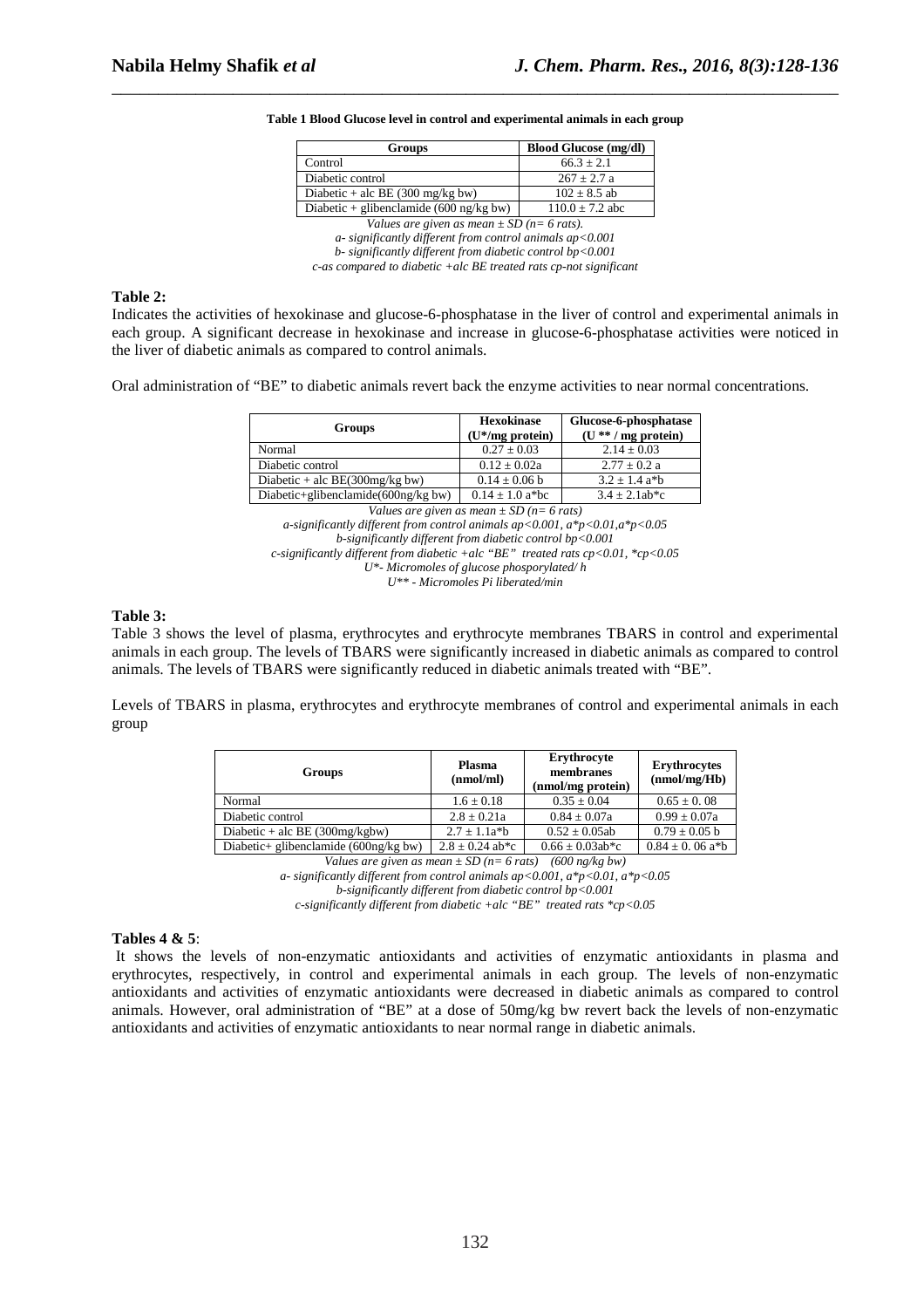**Table 4: Enzymatic antioxidants and non- enzymatic antioxidants in the plasma of control and experimental animals in each group** 

\_\_\_\_\_\_\_\_\_\_\_\_\_\_\_\_\_\_\_\_\_\_\_\_\_\_\_\_\_\_\_\_\_\_\_\_\_\_\_\_\_\_\_\_\_\_\_\_\_\_\_\_\_\_\_\_\_\_\_\_\_\_\_\_\_\_\_\_\_\_\_\_\_\_\_\_\_\_

| <b>Groups</b>                                    | <b>GSHPx</b><br>$(U^*/I)$      | Vitamin C<br>(mg/dl)          | Vitamin E<br>(mg/dl) | <b>Reduced Glutathione</b><br>(mg/dl) |  |
|--------------------------------------------------|--------------------------------|-------------------------------|----------------------|---------------------------------------|--|
| Control                                          | $122.6 \pm 11.5$               | $2.1 \pm 0.10$                | $1.42 \pm 0.07$      | $27.4 + 2.3$                          |  |
| Diabetic control                                 | $96.5 \pm 10.8$ a              | $1.2 \pm 0.07a$               | $0.85 \pm 0.06$ a    | $16.5 + 1.8$ a                        |  |
| Diabetic + alc BE $(300 \text{ mg/kg bw})$       | $128.3 + 8.5$ a <sup>*</sup> b | $3.3 + 0.08$ a <sup>*</sup> b | $1.22 + 0.07$ ab     | $22.4 + 2.1$ b                        |  |
| Diabetic +glibenclamide $(600 \text{ mg/kg bw})$ | $121.4 \pm 7.9$ ab*c           | $1.65 \pm 0.09$ ab            | $1.00 \pm 0.05$ ab*c | $21.3 \pm 1.5 b$                      |  |
| $\mathbf{r}$                                     |                                |                               |                      |                                       |  |

*Values are given mean ± SD (n=6 rats) U\*Micromoles of glutathione utilized / min* 

*a-significantly different from control animals ap<0.001, a\*p<0.05* 

*b-significantly different from diabetic control bp<0.001* 

*c-significantly different from diabetic +alc "BE" treated rats\*cp<0.05* 

**Table 5: Enzymatic antioxidants and non- enzymatic antioxidants in erythrocytes and erythrocyte membranes of control and experimental animals in each group** 

| <b>Groups</b>                           | <b>SOD</b><br>(Ua/mg Hb) | <b>Catalase</b><br>(Ub/mg Hb) | <b>GSHPx</b><br>(Uc/g Hb) | Vitamin E in<br>erythrocyte<br>membranes<br>glutathion<br>(ng/mg protein | <b>Reduced</b><br>glutathion<br>(Mg/dl) |
|-----------------------------------------|--------------------------|-------------------------------|---------------------------|--------------------------------------------------------------------------|-----------------------------------------|
| Control                                 | $5.52 \pm 0.42$          | $123.5 \pm 12.8$              | $12.9 \pm 0.22$           | $1.07 \pm 0.09$                                                          | $32.5 \pm 1.3$                          |
| Diabetic control                        | $3.59 \pm 0.29a$         | $77.17 \pm 7.8a$              | $6.2 \pm 1.01$ a          | $0.71 \pm 0.06$ a                                                        | $22.3 \pm 1.9$ a                        |
| Diabetic $+$ alc BE                     | 4.85 $\pm$ 0. 32a*b      | $104.21 \pm 10.4b$            | $9.9 \pm 0.08a^*b$        | $0.85 \pm 0.06$ a <sup>*</sup> b                                         | $30.1 \pm 2.3$ a <sup>*</sup> b         |
| Diabetic+glibenclamide( $600$ ng/kg bw) | $4.55 \pm 0.41a^*bc$     | $95.22 \pm 9.7a^*bc$          | $8.7 \pm 0.72$ a*bc       | $0.79 + 0.04$ abc                                                        | $26.2+1.2$ a*bc                         |

*Values are given mean ± SD (n=6 rats)* 

*a-significantly different from control animals ap<0.001, a\*p<0.01, a\*p<0.05* 

*b-significantly different from diabetic control bp<0.001* 

*c-as compared to diabetic +alc BE treated rats cp-not significant* 

*Ua- The amount of enzyme required to inhibit 50% NBT reduction,* 

*Ub- Micromoles of H2O2 utilized/ min,* 

*Uc- Micromoles of glutathione utilized / min* 

#### **DISCUSSION**

Diabetes mellitus is a life threatening metabolic disorder and it is estimated that its annual incidence rate will continue to increase in the future worldwide. Hyperglycemia, the primary clinical manifestation of diabetes mellitus, is associated with the development of micro and macro vascular diabetic complications [73]. In the present study, TBARS levels were significantly increased and antioxidants were decreased indiabetic rats. Reactive oxygen species induced oxidative damage has been implicated in the pathogenesis of several disorders including diabetes mellitus [74]. Streptozotocin damages pancreatic b–cells possibly by generating excess reactive oxygen species, and thus widely used for the induction of experimental diabetes mellitus. Streptozotocin generated lipid peroxidation and DNA breaks in pancreatic islet cells have been demonstrated [75]. Prakasam *et al* [76] have reported an elevated lipid peroxidation and lowered antioxidants in streptozotocin induced diabetes mellitus. Measurement of plasma TBARS help to assess the extent of tissue damage [77]. Elevated plasma TBARS observed in the diabetic rats can therefore be related to overproduction of lipid peroxidation byproducts and diffusion from damaged pancreatic tissues. The major thological consequence of free radical induced membrane lipid peroxidation includes increased membrane rigidity, decreased cellular deformability, reduced erythrocyte survival, and lipid fluidity [78]. Hunt *et al* [79] reported that glucose oxidation in the presence of transition metals result in excessive generations of reactive oxygen species, which in turn affect biomembrane structure and function by mediating lipid peroxidation process. Enhanced TBARS and declined antioxidants observed in the erythrocytes of diabetic rats can therefore be attributed to increased biomembrane lipid peroxidation process and thereby contributing to alterations in antioxidants status. Vitamin E is one of the most important free radical scavenging chain-breaking antioxidant within biomembrane [80]. Reduced glutathione, a major endogenous antioxidant, plays a crucial role in the antioxidant defense [81]. Vitamin C, a major extra cellular non-enzymatic antioxidant, has crucial role in scavenging several reactive oxygen species. Enzymatic antioxidants (SOD, CAT (catalase enzyme), GSHPx (glutathione peroxidase defense mechanism)), form the first line of antioxidant defense mechanism to protect the organism from ROS mediated oxidative damage [82]. Several studies have demonstrated lowered non-enzymatic antioxidant levels and enzymatic antioxidant activities in streptozotocin induced diabetic rats [83,84]. Our results lend credibility to these observations. In the present study, orally administered "BE" to diabetic rats at dose of 300 mg/kg bw for 45 days showed significant antihyperglycemic and antilipid peroxidative effects as well as improved antioxidant defense mechanism. The antihyperglycemic activity of "BE" is probably due to stimulation of insulin secretion from remnant pancreatic β-cells, which in turn enhance glucose utilization by peripheral tissues of diabetic rats. The observed increase in hexokinase activity and decrease in glucose-6-phosphatase activity in diabetic rats treated with "BE" suggest its stimulatory effects on glycolysis and inhibitory action on gluconeogenesis in diabetes mellitus. The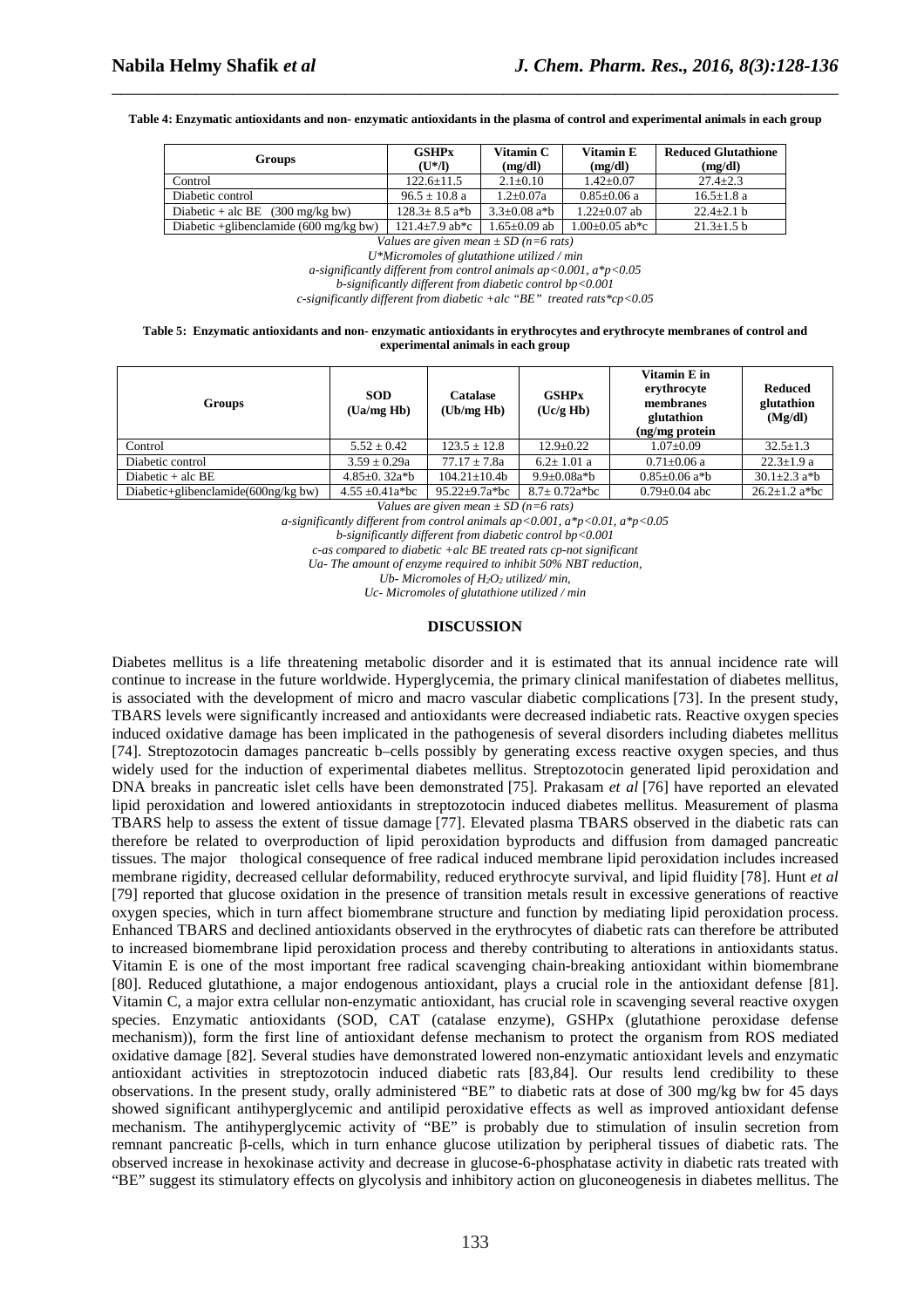observed increase in antioxidant status and decline in TBARS concentration in "BE" treated diabetic rats suggests its potent antilipid peroxidative and antioxidative effects. Furthermore the plant drug was found to be as effective as that of the reference drug glibenclamide.

\_\_\_\_\_\_\_\_\_\_\_\_\_\_\_\_\_\_\_\_\_\_\_\_\_\_\_\_\_\_\_\_\_\_\_\_\_\_\_\_\_\_\_\_\_\_\_\_\_\_\_\_\_\_\_\_\_\_\_\_\_\_\_\_\_\_\_\_\_\_\_\_\_\_\_\_\_\_







 $(8)$  R= rutinoside (glucose  $\rightarrow$ rhamnose)

(7)R=glucoside

 $(9)$  R= H

 $(10)$  R = R<sub>1</sub>= H

(1)  $R = H$ ,  $R_1$  = rutinose (glucose  $\rightarrow$ rhamnose)

- (2)  $R = H, R_1 = 3$ -robinose
- (3)  $R = H$ ,  $R_1 =$  glucose
- (4)  $R = H$ ,  $R_1 =$  galactose
- (5)  $R_1=R$  glucose
- (6)  $R = H$ ,  $R_1 = 3$ -rhamnogalactoside

#### **REFERENCES**

[1] PZ Zimmet, *Diabetologia*, **1999**; 42: 499-518.

[2] R Pradeepa, V Mohan. *Indian J Med Res*, **2002**; 116:121-32.

[3] EF Eskander. Effect of Balanites aegyptiacae on Serum Glucose and Insulin Levels in Normal and Alloxan-Diabetic Mice. Department of Hormones, National Research Center, Dokki, Cairo, Egypt. Egypt. *J. Appl. Sci*, **1994**; 9(2): 15-24.

[4] RE Shafek, NH Shafik, HN Michael, *Egyptian Pharmaceutical Journal*, **2014**; 13: 95–103.

[5] JY Salib, HN Michael, EF Eskander, *Pharmacognosy Research*, **2013**; **5** (1):22-29.

[6] DF Habib, HN Michael, JY Salib, NM. Ahmed and MH Agaibyi *International Journal of Pharmacy*, **2014;** 4 (3): 28-34.

[7] HN Michael, JY Salib, EF Eskander, *Phytother. Res.*, **2013 27**: 699–704.

[8] JB Hall, DH Waljer. School of Agricultural and Forest Science. Banger: University of Wales; *Balanites aegyptiaca* Del. A monograph; **1991**, pp. 1–12.

[9] Hall JB. *Forest Ecol Manag*. **1992**; 50:1–30.

[10] G Samuelsson, MH Farah, P Claeson. *J Ethanopharmacol*. **1991**; 35:25–63.

[11] HD Neuwinger and WVG Stuttgart; *Afrikanische Arznelpflanzen and jagdgifte*; **1944**; 11: 806–10.

[12] AM Salwa, MN El Hadidi. *Plant Syst Evol*. **1988**; 8:153–160.

[13] CP Khare. Indian medicinal plants: An illustrated dictionary. Springer. **2007**; 8: 77–80.

[14] D Staerk, BP Chapagain, T Lindin, Z Wiesman, JW Jaroszewski. *Magn Reson Chem*. **2007**; 44: 923–8.

[15] BP Chapagain, Z Wiesman. *Phytochem Anal*. **2007**; 18: 354–62.

[16] HW Liu, K Nakanishi. *Tetrahedron*. **1982**; 38: 513–9.

[17] AA Seida, GA Kinghorn, GA Cordell. *Plant Medica*. **1981**; 43: 92–3.

[18] SD Sarker, B Bartholomew, RJ Nash. *Fitoterapia*. **2000**; 71: 328–30.

[19] MM Ansari, J Ahmad, M Ali. *Indian J Chem*. **2006**; 45b: 2154–6.

[20] C Kapseu, CMF Mbofung, GJ Kayem. *Sciences des Aliments*. **1997**; 17: 531–7.

[21] R Hardman, EA Abayomi Sofowora. *Phytochemistry*. **1970**; 9: 645–9.

[22] L Breimer, SH ElSheikh, P Furu. *J Pestic Sci*. **2007**; 32: 213–21.

[23] AA Seida. *Diss Abstr Int (Sci)*; **1979**; 39: 4843.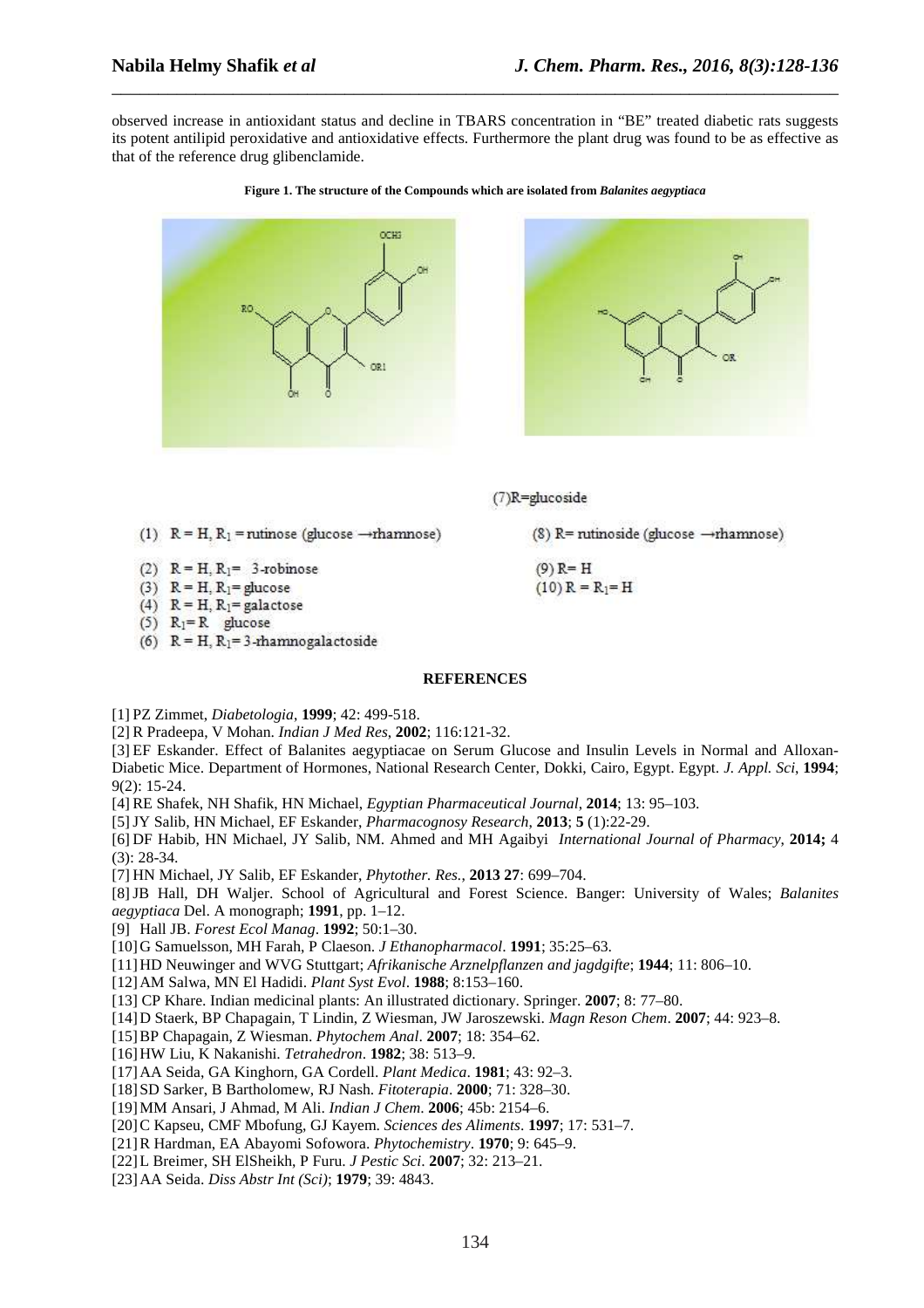[24] M Hammouda, SI Ismail, NS Abdel-Azim, KA Shams. A Guide to Medicinal Plants in North Africa, IUCN (International Union for Conservation of Nature) **2005**: 51.

\_\_\_\_\_\_\_\_\_\_\_\_\_\_\_\_\_\_\_\_\_\_\_\_\_\_\_\_\_\_\_\_\_\_\_\_\_\_\_\_\_\_\_\_\_\_\_\_\_\_\_\_\_\_\_\_\_\_\_\_\_\_\_\_\_\_\_\_\_\_\_\_\_\_\_\_\_\_

[25] K Annan, R Dickson. *J Sci Technol*. **2008**; 28: 26- 33.

[26] F Anto, ME Aryeetey, T Anyorigiya, V Asoala, J Kpikpi. *Ann Trop Med Parasitol*. **2005**; 99: 211–7.

[27] P Creach. Le *Balanites aegyptiaca*, ses multiples applications au Tchad. Revue de Botanique appliqué d′Agriculture Tropicale. **1940**; 20: 578–93.

[28] OO Ojo, MS Nadro, IO Tella. *Afr J Biotechnol*. **2006**; 5: 755–60.

[29] HS Khalid, HH Elkamali, AM Atta Elmanan. Trade of sudanese natural medicinal and their role in human and wildlife health care.

[30] SM El Mastry, MM Ebeed, IH El Sayed, MY Nasr, KA El-Halafawy. *Egypt J Biochem Mole Biol*. **2010**; 28:1.

[31] C Gnoula, P Guissou, P Duez, M Frederich, J Dubois. *Int J Pharmacol*. **2007**; 3: 280–4.

[32] MS Kamel, K Ohtani, T Kurokawa, MH Assaf, MA el-Shanawany, AA Ali, et al. *Chem Pharm Bull* (Tokyo) **1991**; 39: 1229–33.

[33] SS El-Saadany, EA Abdel-Rahim, MM Wasif. *Food Chem*. **1986**; 19: 307–16.

[34] DH George, HK Ali, OA El Abbas. *Ahfad J Women Change*. **2006**; 23: 2.

[35] HA Mansour, AA Newairy. *J Med Res Inst*. **2000**; 21: 115–25.

[36] MS Kamel. *Phytochemistry*. **1998**; 48: 755–7.

[37] SD Sarker, B Bartholomew, RJ Nash. *Fitoterapia*. **2000**; 71: 328–30.

[38] W Obidah, MS Nadro, GO Tiyafo, AU Wurochekke. *J Am Sci.* **2009**; 5: 13–6.

[39] YN Araya. *Ethnobotanical Leaflets***. 2007**; 11: 38–44.

[40] S Barley. Zygophyllaceae. In: Watt JM, Breyer-Brandwijk MG, editors. The Medicinal and poisonous plants of Southern and Eastern Africa. London: Livingstone Ltd; **1962**. p. 1064

[41] P Croach. Zygophyllaceae. In: Watt JM, Breyer-Brandwijk MG, editors. The Medicinal and poisonous plants of Southern and Eastern Africa. London: Livingstone Ltd; **1962**. p. 1064.

[42] EA Abdel-Rahim, SS El-Saadany, MM Wasif*. Food Chem*. **1986**; 20: 69–78.

[43] CP Khare. Indian medicinal plants: An illustrated dictionary. Springer. **2007**: 77–8.

[44] IMA Zarroug, AD Nugud, AK Bashir, AA Mageed. *Int Sci Crude Drug Res*. **1988**:71–6.

[45] AK Bashir, GHM Ahmed, SM Suliman, YM ElKheir. Cairo, Egypt: The first Arab Conference on Medicinal plants; Mollus-cicidal and other Biological activities of *B.aegyptiaca*, **1984**.

[46] OA Hamid, ME Wahab, ZZ Abdu, SM Idris. *Balanites aegyptiaca* extracts for treatment of HIV/AIDS and leukemia.

[47] BM Wufen, HM Adamu, YA Cham, SL Kela. *Nat Prod Radiance*. **2007**; 6:18–21.

[48] K Gaur, RK Nema, ML Kori, CS Sharma, V Singh. *Int J Green Pharma*. **2008**; 2: 214–7.

[49] L Karel, ES Roach. New York: Columbia University Press; Dictionary of Antibiosis; **1951**, p. 48.

[50] JM Watt, MG Breyer-Brandwijk. Edinburgh and London: E. and S. Livingstone; **1962**. The Medicinal and Poisonous Plants of South and East Africa; pp. 1064–5.

[51] HJ Beentje. Nairobi: National Museums of Kenya; Kenya trees, shrubs, and lianas; **1994**, p. 378.

[52] NS Wani, JB Kabade, MV Kabade, SM Joshi, AD Patil. *Int J Pharma Res Dev*. **2010**; 2: 4.

[53] JH Doughari, MS Pukuma, De N. *Afr J Biotechnol*. **2007**; 6: 2212–5.

[54] KJ Chang. *Adv Exp Med Biol*, **2000**; 483: 571-7.

[55] EF Eskander, H. Won Jun and IA Karima, *The New Egyptian Journal of Medicine*, **1995**; 12(1): 152-156.

[56] N Brandstrup, JE Kirk, C Bruni. *J Gerontol*; **1957**; 12: 166-171.

[57] H Koida, T Oda. *Clin Chim Acta*; **1959**; 4: 554-61.

[58] CH Fiske, Y Subbarow.

*Chem Phys Lipids*; **1978**; 45: 337-51.

[60] SK Donan. *J Biol Chem*; **1950**; 182: 415-9.

[61] JT Rotruck, AL Pope, HE Ganther, AB Swanson. *Science* **1984**; 179: 588-90.

[62] E Beutler, BM Kelly. *Experienta* **1963**; 19: 96-7.

[63] T. P. Coogan, D. G. Stump, D. A. Barsotti, I. Y. Rosenblum, Superoxide Dismutase Modification and Genotoxicity of Transition-Metal Ion Chelators, v 197 of the series *Advances in Experimental Medicine and Biology*  pp 281-290.

[64] KA Sinha. *Anal Biochem*; **1972**; 47: 389-94.

[65] ID Desai. Vitamin E analysis methods for animal tissues. In: Feischer S, Packer L, eds. Methods Enzymol. Academic press, New York: **1984**; 105: 138-45.

[66] ST Omaye, TD Turnbull, HE Sauberlich. Selected method for the determination of ascorbic acid in animal cells, tissues and fluids. In: McCromic DB, Wright DL, eds. Methods Enzymol. Academic press, New York **1979**; 62: 3- 11.

[67] S Bolkent, R Yanardag, A Tabakoglu-Oguz, O Ozsoy-Sacan. *J Ethnopharmacol*; **2000**; 73: 251-9.

[68] MJ Aybar, AN Sánchez Riera, A Grau, SS Sánchez. *J Ethnopharmacol*; **2001**; 74: 125-32.